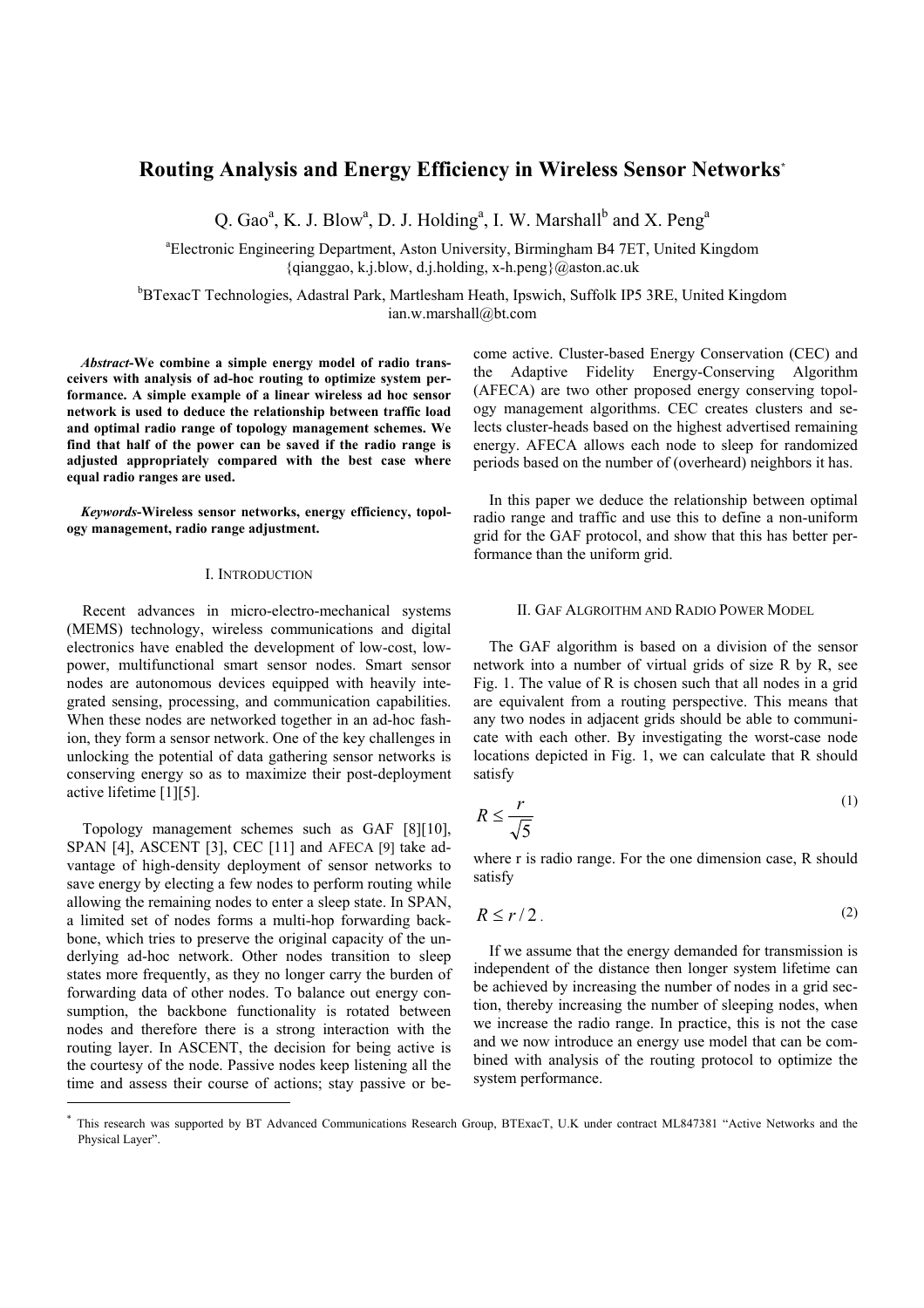

Fig. 1. GAF virtual grid structure.

Airborne radio transmissions are attenuated by path loss at a rate which scales as a power law with distance [7]. The energies consumed per second in transmission and reception are respectively:

$$
E_t = (e_t + e_d r^n)B, E_r = e_r B
$$
 (3)

where  $e_t$ ,  $e_d$  and  $e_r$  are properties of the transceiver used by the nodes, and  $r$  is the transmission range used. The parameter  $n$  is the power index for the channel path loss of the antenna, a factor that depends on the RF environment, and is generally between 2 and 4. *B* is the bit rate of the radio. Typical numbers for current radios are

$$
e_t = e_r = 50 \times 10^{-9} \text{ Joules}/\text{bit}
$$
,  
\n $e_d = 100 \times 10^{-12} \text{ Joules}/\text{bit}/m^2 (n = 2)$ ,  
\n $B = 1 \text{Mbit}/\text{sec}$  [6].

Since the path loss of radio transmission scales with distance in a greater-than-linear fashion the total transmission energy can therefore be reduced significantly using a multihop approach (dividing a long transmission path into several shorter ones). Now the problem is how can we reach the optimal range for energy efficient routing that uses the smallest amount of energy for data transmission while simultaneously allowing many nodes to be put into the sleep state.

# III. RELATIONSHIP BETWEEN RANGE AND TRAFFIC

Consider first a transport network where there is data transmission over distance *d* from a source to a destination. The traffic in Erlang is  $A$ . If the transmission route is divided into a grid of *k* sections and only one node wakes up in each section as relay node (note the standard GAF protocol is now assumed for this analysis) then the total energy consumption per second by *k* hops is

$$
P = k[e_rBA + e_tBA + e_d(2\frac{d}{k})^nBA + ce_r(1-2A)B].
$$
 (4)

The last term in (4) represents the energy consumption during the idle state and the energy consumption ratio *idle* : *receive* =  $c$  : 1. The energy efficient optimum size of the virtual grid section can now be derived and is given by

$$
R_{opt} = r_{opt} / 2 = \sqrt[n]{\frac{(e_r + e_t)A + ce_r(1 - 2A)}{2^n A(n - 1)e_d}}.
$$
 (5)

 The minimum energy consumption characteristic range is no longer a constant as in [2] but changes with the amount of traffic. Fig. 2 shows the relationship between the traffic *A* and the optimal range  $r_{opt}$ . The optimal range decreases as the loaded traffic increases. At the extreme point A=0.5, where the transmitter spends 50% of the time transmitting and 50% receiving (we assume the node can only do one or the other), there is no idle time and so the optimal range converges to the characteristic range  $d_{char}$  in [2]. Under conditions of light traffic the optimal range increases sharply as the loaded traffic decreases. When the data transferred in the sensor network is low, the idle state dominates the energy consumption and hence the radio range can be relatively large.

#### IV. TRANSMISSION RANGE AJUSTMENT

In many applications of wireless sensor networks, data is gathered by multiple sensors at different locations and transmitted to a single sink node (such as a base station) where data can be stored and analyzed. Consider a linear network where nodes are deployed uniformly between the edge and the sink. The network is divided into a grid, each section of which contains a single routing node. The routing node in each section receives data directly from the non-routing nodes in the adjacent upstream section, as well as relayed traffic from the upstream routing node, and in turn relays it to the routing node in the adjacent downstream section. The base station replaces the routing node in the first section and the final section contains no routing node. If each node produces  $a$  Erlang of sensor data then the traffic needed to be forwarded at a point *x* meters from the base station is

$$
A(x) = (d - x)n_d a \tag{6}
$$

where  $d$  is the total length of the one-dimensional network and  $n_d$  is the node density.

To save energy by radio range adjustment we divide the network into sections of different size as shown in Fig. 3 according to the range-traffic relationship (5). The sizes of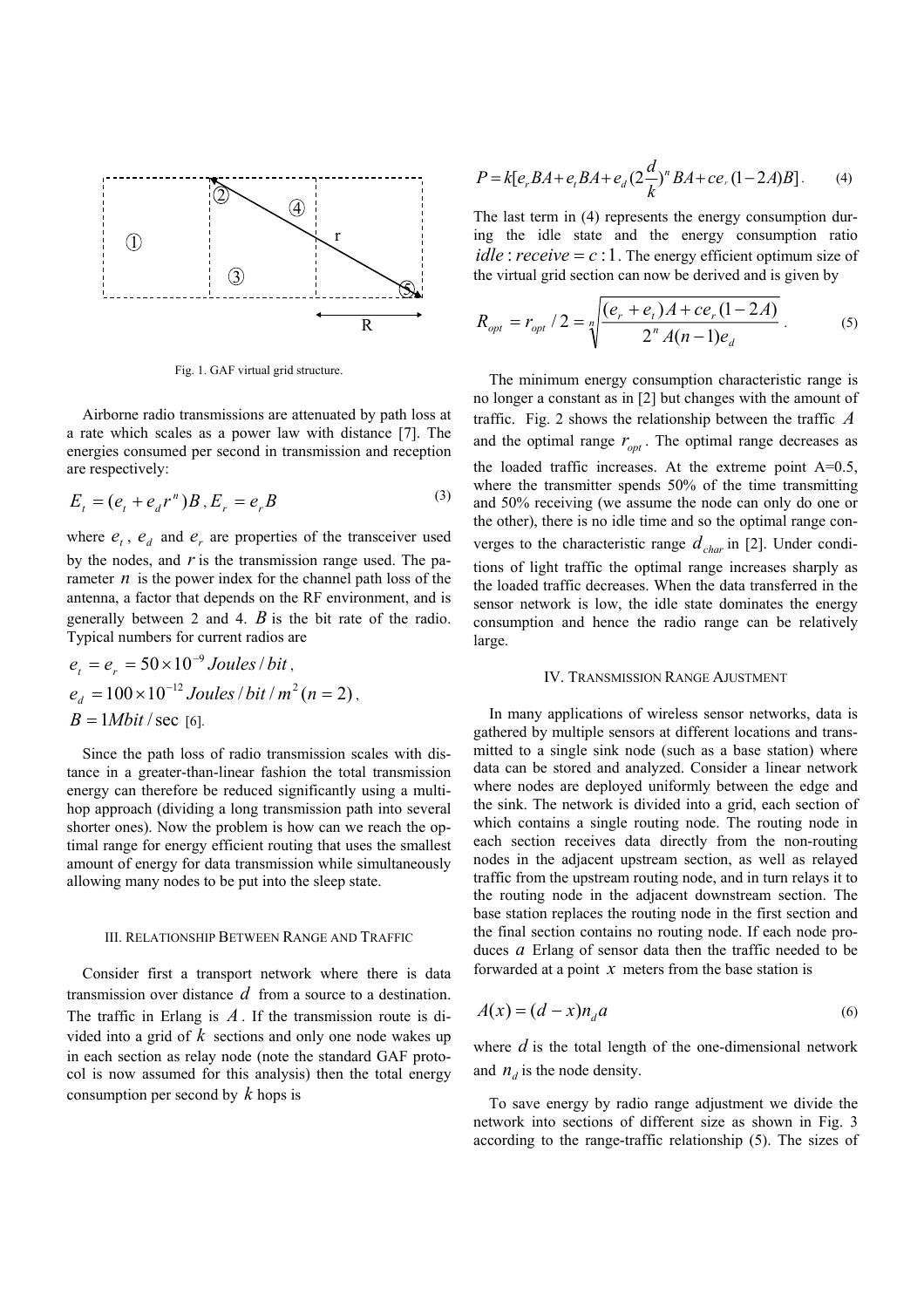the grid sections and radio ranges can be calculated iteratively according to the following heuristic algorithm where the optimum grid section size of the traffic dependent transport network (6) is matched to the local traffic in the sensor network.

$$
R_1 = R_{opt}(x = R_1)
$$
  
\n
$$
R_2 = R_{opt}(x = R_2 + R_1)
$$
  
\n... (7)

 $(x = \sum R_i)$  $= R_{opt}(x = \sum_{j=1}^{i}$ *j*  $R_i = R_{opt}(x = \sum R_j)$ 

and

$$
r_1 = R_1, r_2 = R_2 + R_1, \cdots, r_i = R_i + R_{i-1}
$$
 (8)

 In the case where the length of the linear network is  $d = 600$  m, node density  $n_d = 1/6$  per meter and every node produces data of a=0.003 Erlang, the heuristic nonuniform grid section sizes are calculated as Table 1.



Fig. 2. Optimal range-traffic relationship.



Fig. 3. A linear network covered by a virtual grid with sections of different size.

TABLE I GRID SIZES ACCORDING TO HEURISTIC ALGORITHM (7)

|          |      |      |      |      |      | o    |      |
|----------|------|------|------|------|------|------|------|
| $R_i(m)$ | 20.8 | 21.2 | 21.6 | 22.0 | 22.5 | 23.1 | 23.7 |
|          |      | Q    | 10   |      | 12   | 13   | 14   |
| $R_i(m)$ | 24.4 | 25.1 | 26.0 | 27.0 | 28.2 | 29.6 | 31.4 |
|          | 15   | 16   | 17   | 18   | 19   |      |      |
| $R_i(m)$ | 33.7 | 37.0 | 42.1 | 53.7 | 86.7 |      |      |

 The energy consumptions of reception, transmission and listening in the ith grid section are respectively

$$
E_r(i) = e_r(d - R_1 - \dots - R_i)n_d a B,
$$
\n(9)

$$
E_{t}(i) = \begin{cases} (e_{t} + e_{d} R_{1}^{n}) d n_{d} a B, i = 1\\ [e_{t} + e_{d} (R_{t} + R_{t-1})^{n}] (d - R_{1} - \dots - R_{t-1}) n_{d} a B, i > 1 \end{cases}
$$
(10)

$$
E_{idle}(i) = ce_r[1 - 2(d - R_1 - ... - R_i)n_d a]B.
$$
 (11)

 The total energy consumption of the whole network is now obtained by summing these contributions over the entire grid

$$
E = \sum_{i=1}^{k} E_r(i) + E_t(i) + E_{idle}(i).
$$
 (12)

 For the case considered, if we assume that the energy consumption in the idle state is approximately equal to that in the receiving state (i.e.  $c = 1$ ), then the total network energy consumption is  $E = 9.5102 \times 10^{-4}$  *Joules*/sec.

 The energy consumption for the non-uniform grid is shown as the isolated point in Fig. 4. Note that the number of grid sections in the network is not a free parameter in the non-uniform grid unlike the standard GAF protocol. The total energy consumption for a uniform grid is also plotted versus the number of sections in Fig. 4. We see that lower energy consumption is achieved by the non-uniform virtual routing grid constructed according to the range-traffic relationship as compared to the optimum value for the uniform grid. The lowest energy consumption for the equal radio range case is  $2.1 \times 10^{-3}$  *Joules* / sec. So about 50% energy is saved if we use adaptive grid division. If we choose  $c = 2$ , that is receiving consumes twice as much energy as  $1.4 \times 10^{-3}$  Joules / sec and the lowest energy consumplistening, the total energy consumption of the whole sensor network for unequal grid division case is tion for equal grid division case is  $2.7 \times 10^{-3}$  Joules / sec. Thus there is no significant change of our result if we change the energy consumption ratio of idle:receive.